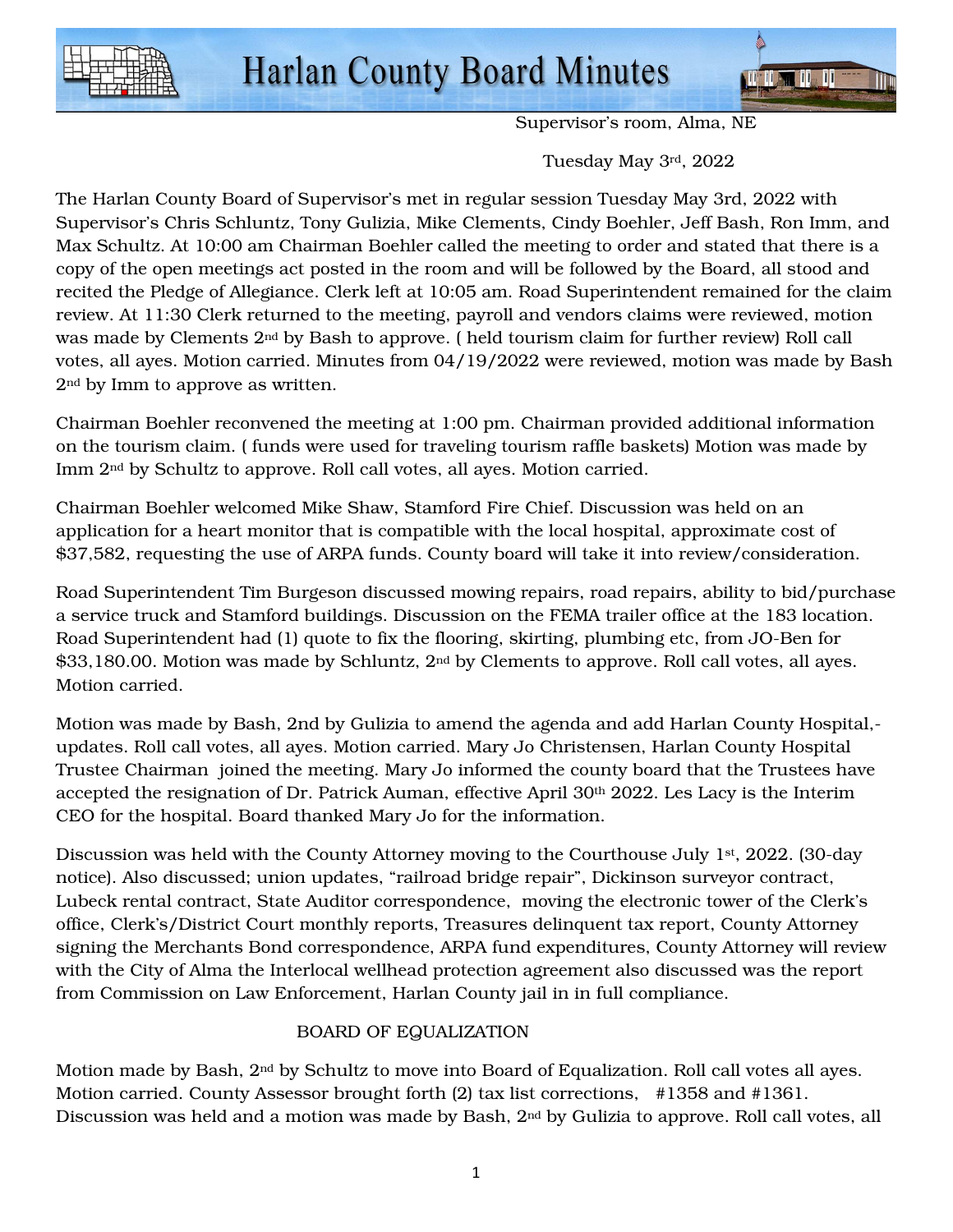



ayes. Motion carried. Motion was made by Bash, 2nd by Gulizia to move out of Board of Equalization. Roll call votes, all ayes. Motion carried.

# REGULAR SESSION

At 2:40 pm, County Assessor requested to move into executive session. Motion made by Gulizia 2nd by Bash to move into executive session. County Attorney remained. At 3:01 pm county board resumed regular session with a motion made by Clements, 2nd by Schluntz.

Further discussion was held on future Board of Equalization protests, ARPA funds.

At 3:10 pm, County Assessor requested to return executive session. Motion was made by Bash, 2nd by Schluntz to return to executive session. Roll call votes all ayes. Motion carried. County Attorney remained. At 3:37 pm county board returned to regular session with a motion made by Clements, 2nd by Imm. Roll call votes, all ayes. Motion carried.

With no one from the public to address the board, Chairman called for a motion to adjourn. Motion made by Schluntz, 2nd by Gulizia. Roll call votes, al ayes.

Next regular meeting will be May 17th @ 10:00 am. (harlancounty.ne.gov) .

Attest,

Janet Dietz, County Clerk Cindy Boehler, Chairman

(Seal)

Claims

## General Fund

Adams County Clerk, probation budget request, \$2,156.49; Brittany Artz, mileage, \$29.25;Business World Products, supplies, \$378.30; Jeff Bash, cell phone, \$45.00; Melodie Bellamy, cell phone, \$20.00; Cindy Boehler, cell phone, \$45.00; City Of Alma, utilities, \$914.00; Daake Law Office, LLC, public defender salary, \$4,000.00; Wayne Dietz, retirement, \$25.00; Mike Clements, cell phone, \$45.00; Eakes Office Solutions, supplies, \$127.87; Election Systems & Software, Inc, data processing, \$5,099.79; Janet Dietz, cell phone, \$45.00; Family Advocacy Network, subscription fee, \$1,000.00; First National Bank, supplies, \$3,602.53; First State Bank, direct deposit fee, \$35.00; Government Forms and Supplies, \$351.09; Harlan County Court, fees, \$69.00;Harlan County Journal, print/pub, \$253.50; Harlan County Senior Center, transit,meals,\$1,816.58; Harlan County Treasurer, transfer to Road Dept, \$50,000.00; Hays Pharmacy, INC, supplies, \$24.02;Dawn Hetrick, mileage/supplies, \$442.23; Hogeland's Market, supplies, \$309.21;Hometown Leasing, maint. agree. \$141.36; Ron Imm, cell phone, \$45.00; Main Street Variety, supplies, \$92.67;Bryan McQuay, cell phone, \$45.00; Medica, health ins, \$14,623.83; Mid-America-admin fees, \$201.50; Ron Melbye, cell phone, \$45.00; MIPS-dataproc;\$1,601.61;Kevin Molzahn, snow removal, \$800.00; Nebraska Association of County Extension Boards, dues, \$100.00; NPPD, utilities, \$506.72;Person McQuay Law Office, rent/phone/ child